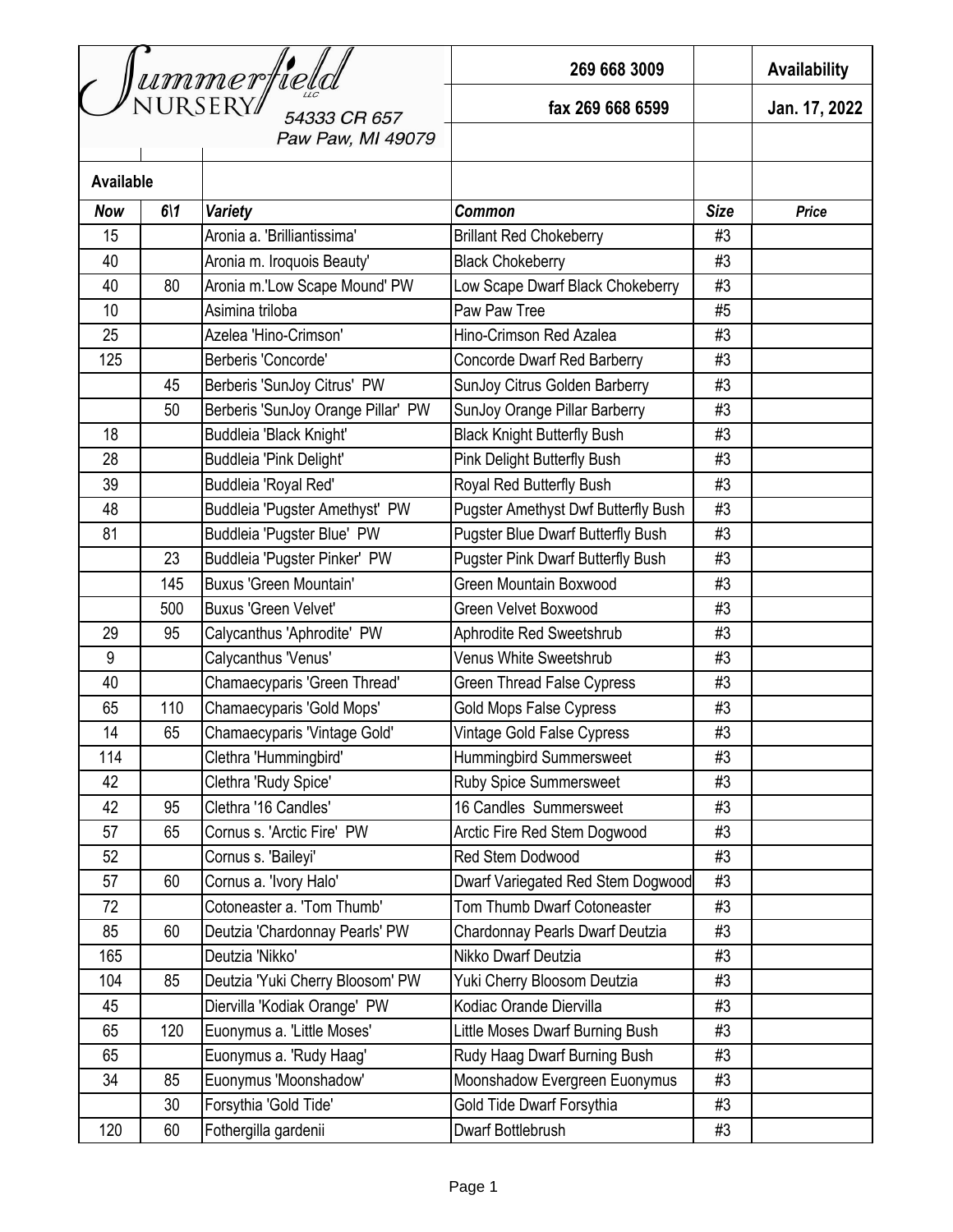| 38  |     | Fothergilla m. 'Mount Airy"         | Mount Airy Bottlebrush                   | #3 |  |
|-----|-----|-------------------------------------|------------------------------------------|----|--|
| 80  | 125 | Hydrangea a. 'Annabelle'            | Annabelle Smooth Hydrangea               | #3 |  |
| 25  | 60  | Hydrangea a. 'Mini Mauvette' PW     | Dwarf Pink Smooth Hydrangea              | #3 |  |
| 45  | 85  | Hydrangea a. 'Wee White' PW         | Wee White Dwarf Smooth Hydrangea         | #3 |  |
| 75  |     | Hydrangea m. 'Glowing Embers'       | Glowing Embers Big Leaf Hydrangea        | #3 |  |
| 32  |     | Hydrangea m. 'Lemon Wave'           | Lemon Wave Big Leaf Hydrangea            | #3 |  |
| 42  |     | Hydrangea m. 'Penny Mac'            | Penny Mac Big Leaf Hydrangea             | #3 |  |
| 75  |     | Hydrangea m. 'Pia'                  | Pia Dwarf Big Leaf Hydrangea             | #3 |  |
| 95  |     | Hydrangea m. 'Pink Beauty'          | Pink Beauty Big Leaf Hydrangea           | #3 |  |
| 205 |     | Hydrangea s. 'Tuff Stuff' PW        | Tuff Stuff Mountain Hydrangea            | #3 |  |
| 70  | 275 | Hydrangea p. 'Bobo' PW              | Bobo Dwarf Panicle Hydrangea             | #3 |  |
| 65  | 190 | Hydrangea p. 'Fire Light' PW        | Fire Light Panicle Hydrangea             | #3 |  |
| 50  |     | Hydrangea p. 'Fire Light Tidbit' PW | Fire Light Dwarf Panicle Hydrangea       | #3 |  |
| 140 | 95  | Hydrangea p. 'Limelight' PW         | Limelight Panicle Hydrangea              | #3 |  |
| 165 | 225 | Hydrangea p. 'Little Lime' PW       | Little Lime Dwarf Panicle Hydrangea      | #3 |  |
| 20  | 65  | Hydrangea p. 'Pinky Winky' PW       | Pinky Winky Panicle Hydrangea            | #3 |  |
| 40  |     | Hydrangea petiolaris                | Climbing Hydrangea                       | #3 |  |
| 25  |     | Hydrangea q. Ruby Slippers'         | Ruby Slippers Oakleaf Hydrangea          | #3 |  |
| 40  | 125 | llex g. 'Shamrock'                  | Shamrock Inkberry                        | #3 |  |
| 40  | 80  | llex x. 'Blue Prince'               | <b>Blue Prince Blue Holly</b>            | #3 |  |
| 85  | 110 | Ilex x. 'Blue Princess'             | <b>Blue Princess Blue Holly</b>          | #3 |  |
| 33  | 95  | llex x 'Royal Marriage'             | Blue Prince & Princess combo             | #3 |  |
| 25  |     | llex x 'Royal Marriage'             | Blue Prince & Princess combo             | #5 |  |
| 125 |     | llex v. 'Red Sprite'                | Red Sprite Dwarf Female Winterberry      | #3 |  |
| 64  | 90  | Itea 'Little Henry' PW              | Little Henry Dwarf Sweetspire            | #3 |  |
| 38  |     | Itea 'Merlot'                       | Merlot Dwarf Sweetspire                  | #3 |  |
| 125 |     | Itea 'Scarlet Beauty'               | <b>Scarlet Beauty Compact Sweetspire</b> | #3 |  |
| 45  |     | Juniperus 'Gold Lace'               | Gold Lace Juniper                        | #3 |  |
| 95  |     | Juniperus 'Gray Owl'                | Gray Owl Juniper                         | #3 |  |
| 125 |     | Juniperus 'Pro. 'Nana"              | Dwaff Japanese Garden Juniper            | #3 |  |
| 85  |     | Juniperus 'Sea Green'               | Sea Green juniper                        | #3 |  |
| 15  |     | Kerria 'Golden Guinea'              | Golden Guinea Japanese Kerria            | #3 |  |
| 29  |     | Kerria plentiflora                  | Double Flower Japanese Kerria            | #3 |  |
| 32  | 30  | Leptodermis oblonga                 | <b>Star Flower</b>                       | #3 |  |
| 22  |     | Microbiota 'Celtic Pride' PW        | Celtic Pride Siberian Cypress            | #3 |  |
| 25  |     | Philadelphus 'Innocence'            | Innocennce Mock Orange                   | #3 |  |
|     | 45  | Physocarpus 'Ginger Wine' PW        | <b>Ginger Wine Purple Ninebark</b>       | #3 |  |
| 109 | 125 | Physocarpus 'Summer Wine' PW        | Summerwine Purple Ninebark               | #3 |  |
| 57  | 125 | Physocarpus 'Tiny Wine' PW          | Tiny Wine Dwarf Purple Ninebark          | #3 |  |
| 62  |     | Picea a. 'Niditormis'               | <b>Bird Nest Spruce</b>                  | #3 |  |
| 35  | 35  | Pieris j. 'Mountain Fire'           | <b>Mountain Fire Pieris</b>              | #3 |  |
| 45  | 55  | Potentilla 'Gold Drop'              | Gold Drop Cinquefoil                     | #3 |  |
| 60  | 75  | Potentilla 'Gold Finger'            | Gold Finger Cinquefoil                   | #3 |  |
|     | 35  | Potentilla 'Pink Beauty'            | <b>Pink Beauty Cinquefoil</b>            | #3 |  |